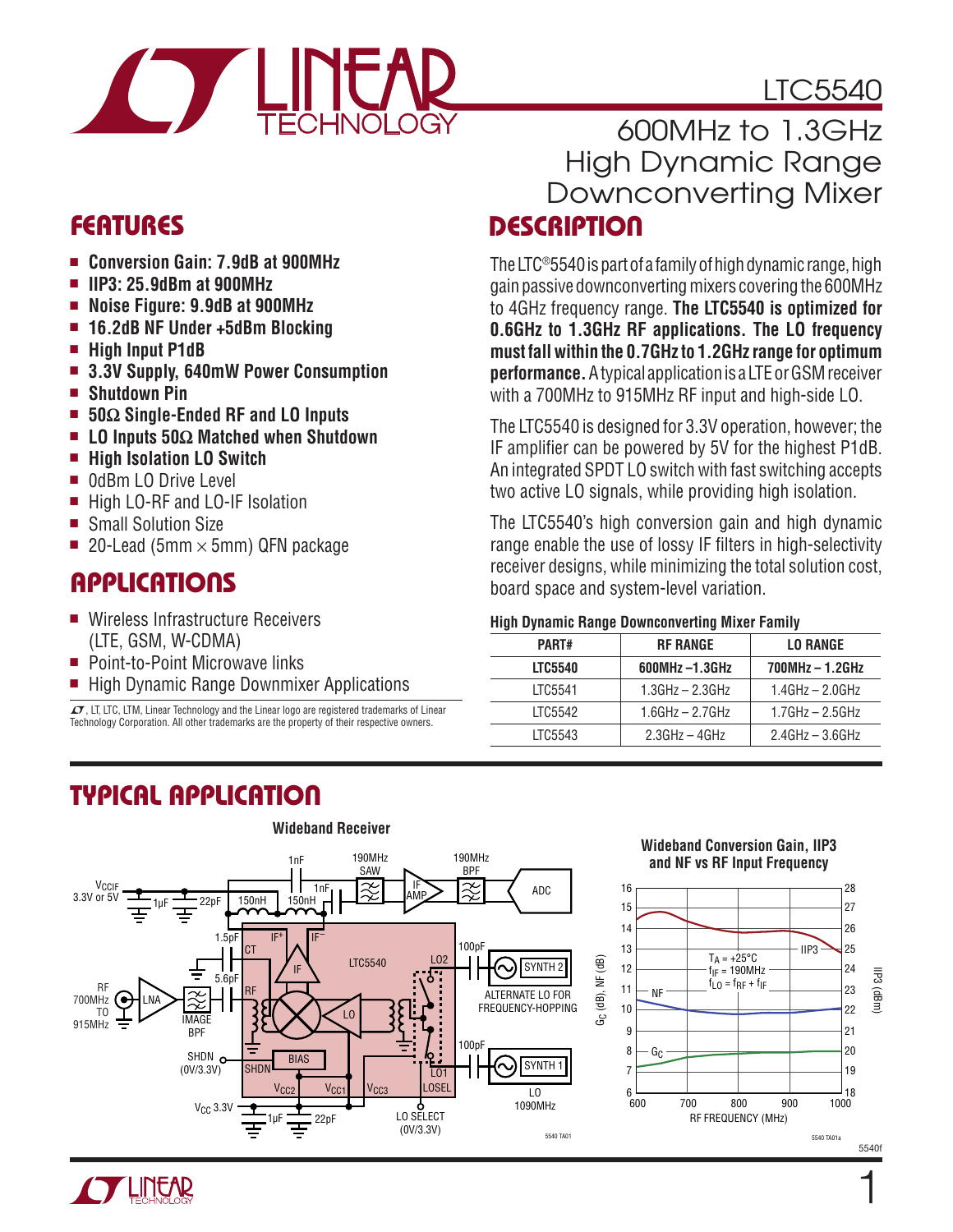### Absolute Maximum Ratings Pin Configuration

**(Note 1)**

| Mixer Supply Voltage $(V_{CG1}, V_{CC2})$ 3.8V        |  |
|-------------------------------------------------------|--|
| LO Switch Supply Voltage $(V_{CC3})$ 3.8V             |  |
|                                                       |  |
| Shutdown Voltage (SHDN)-0.3V to V <sub>CC</sub> +0.3V |  |
| LO Select Voltage (LOSEL)-0.3V to $V_{CC}$ +0.3V      |  |
| L01, L02 Input Power (0.2GHz to 2GHz) 9dBm            |  |
|                                                       |  |
| RF Input Power (0.2GHz to 2GHz) 15dBm                 |  |
|                                                       |  |
| Operating Temperature Range -40°C to 85°C             |  |
|                                                       |  |
|                                                       |  |
|                                                       |  |



## Order Information

| <b>LEAD FREE FINISH</b> | <b>TAPE AND REEL</b> | <b>MARKING</b><br><b>PART</b> | ' PACKAGE DESCRIPTION                              | <b>TEMPERATURE RANGE</b>           |
|-------------------------|----------------------|-------------------------------|----------------------------------------------------|------------------------------------|
| LTC5540IUH#PBF          | .iC5540IUH#TRPBF     | 5540                          | QFN<br>$20 -$<br>Plastic<br>Lead-<br>ı (5mm × 5mm) | $-40^{\circ}$ C to 85 $^{\circ}$ C |

Consult LTC Marketing for parts specified with wider operating temperature ranges.

Consult LTC Marketing for information on non-standard lead based finish parts.

For more information on lead free part marking, go to: http://www.linear.com/leadfree/

For more information on tape and reel specifications, go to: http://www.linear.com/tapeandreel/

#### AC ELECTRICAL CHARACTERISTICS  $V_{CC} = 3.3V, V_{CCIF} = 3.3V, SHDN = Low, T_A = 25°C, P_{LO} = 0dBm,$ **unless otherwise noted. Test circuit shown in Figure 1. (Notes 2, 3, 4)**

| <b>PARAMETER</b>                | <b>CONDITIONS</b>                                                                 | MIN  | <b>TYP</b>                 | <b>MAX</b> | <b>UNITS</b>             |  |          |
|---------------------------------|-----------------------------------------------------------------------------------|------|----------------------------|------------|--------------------------|--|----------|
| LO Input Frequency Range        |                                                                                   |      | 700 to 1200                |            | <b>MHz</b>               |  |          |
| <b>RF Input Frequency Range</b> | Low-Side LO<br>High-Side LO                                                       |      | 800 to 1300<br>600 to 1100 |            | <b>MHz</b><br><b>MHz</b> |  |          |
| IF Output Frequency Range       | <b>Requires External Matching</b>                                                 |      | 5 to 500                   |            | <b>MHz</b>               |  |          |
| <b>RF Input Return Loss</b>     | $Z_0$ = 50 $\Omega$ , 600MHz to 1300MHz                                           |      | $>12$                      |            | dB                       |  |          |
| LO Input Return Loss            | $Z_0$ = 50 $\Omega$ , 700MHz to 1200MHz                                           |      | $>12$                      |            | dB                       |  |          |
| IF Output Return Loss           | <b>Requires External Matching</b>                                                 |      | $>12$                      |            | dB                       |  |          |
| LO Input Power                  | $f10$ = 700MHz to 1200MHz                                                         | $-4$ | 6<br>0                     |            | dBm                      |  |          |
| LO to RF Leakage                | $f10$ = 700MHz to 1200MHz                                                         |      | $<-30$                     |            | dBm                      |  |          |
| LO to IF Leakage                | $f10$ = 700MHz to 1200MHz                                                         |      | $<-37$                     |            | dBm                      |  |          |
| LO Switch Isolation             | LO1 Selected, $700MHz < fLO < 1200MHz$<br>LO2 Selected, $700MHz < f1.0 < 1200MHz$ |      | >50<br>>47                 |            |                          |  | dB<br>dB |
| RF to LO Isolation              | $f_{RF} = 600MHz$ to 1300MHz                                                      |      | >55                        |            | dB                       |  |          |
| RF to IF Isolation              | $f_{BF} = 600MHz$ to 1300MHz                                                      |      | >37                        |            | dB                       |  |          |
|                                 |                                                                                   |      |                            |            | 5540f                    |  |          |

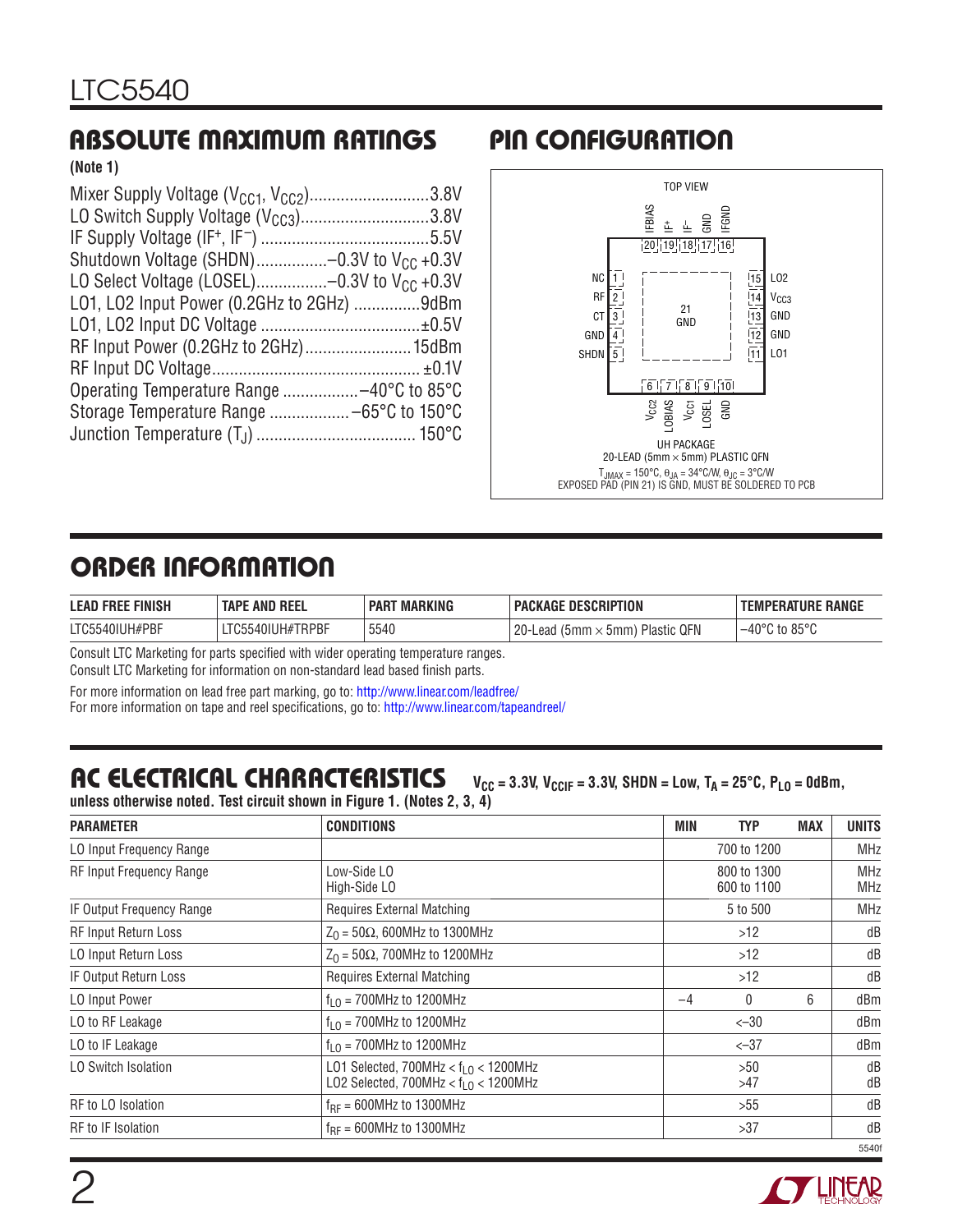### AC ELECTRICAL CHARACTERISTICS V<sub>CC</sub> = 3.3V, V<sub>CCIF</sub> = 3.3V, SHDN = LOW, TA = 25°C, PLO = 0dBm,

**PRF = –3dBm (∆f = 2MHz for two-tone IIP3 tests),unless otherwise noted. Test circuit shown in Figure 1. (Notes 2, 3, 4)**

| High-Side LO Downmixer Application: RF = 600MHz to 1100MHz, IF = 190MHz, $f_{L0} = f_{RF} + f_{IF}$ |  |  |
|-----------------------------------------------------------------------------------------------------|--|--|
|-----------------------------------------------------------------------------------------------------|--|--|

| <b>PARAMETER</b>                                                    | <b>CONDITIONS</b>                                                                                                                    | <b>MIN</b>           | <b>TYP</b>           | <b>MAX</b>        | <b>UNITS</b>      |
|---------------------------------------------------------------------|--------------------------------------------------------------------------------------------------------------------------------------|----------------------|----------------------|-------------------|-------------------|
| <b>Conversion Gain</b>                                              | $RF = 700MHz$<br>$RF = 900MHz$<br>$RF = 1100MHz$                                                                                     | 6.3                  | 7.6<br>7.9<br>7.9    |                   | dB<br>dB<br>dB    |
| <b>Conversion Gain Flatness</b>                                     | $RF = 900 \pm 30$ MHz, LO = 1090MHz, IF=190 $\pm 30$ MHz                                                                             |                      | ±0.20                |                   | dB                |
| Conversion Gain vs Temperature                                      | $T_A = -40^{\circ}C$ to +85 $^{\circ}C$ , RF = 900MHz                                                                                |                      | $-0.008$             |                   | dB/°C             |
| Input 3rd Order Intercept                                           | $RF = 700MHz$<br>$RF = 900MHz$<br>$RF = 1100MHz$                                                                                     | 23.4                 | 26.5<br>25.9<br>23.8 |                   | dBm<br>dBm<br>dBm |
| <b>SSB Noise Figure</b>                                             | $RF = 700MHz$<br>$RF = 900MHz$<br>$RF = 1100MHz$                                                                                     |                      | 10.0<br>9.9<br>10.4  | 11.7              | dB<br>dB<br>dB    |
| SSB Noise Figure Under Blocking                                     | $f_{RF} = 900MHz$ , $f_{L0} = 1090MHz$ ,<br>$f_{\text{BLOCK}} = 800 \text{MHz}$ , $P_{\text{BLOCK}} = 5 \text{dBm}$                  |                      | 16.2                 |                   | dB                |
| 2LO - 2RF Output Spurious Product<br>$(f_{RF} = f_{LO} - f_{IF}/2)$ | $f_{RF}$ = 995MHz at -10dBm, $f_{L0}$ = 1090MHz, $f_{IF}$ = 190MHz                                                                   |                      | $-70$                |                   | dBc               |
| 3LO - 3RF Output Spurious Product<br>$(f_{RF} = f_{LO} - f_{IF}/3)$ | $f_{RF}$ = 1026.67MHz at -10dBm, $f_{10}$ = 1090MHz, $f_{IF}$ = 190MHz                                                               |                      | $-75$                |                   | dBc               |
| Input 1dB Compression                                               | $RF = 900MHz$ , $V_{CCIF} = 3.3V$<br>$RF = 900MHz$ , $V_{CCIF} = 5V$                                                                 |                      | 11<br>14.5           |                   | dBm<br>dBm        |
|                                                                     | Low-Side LO Downmixer Application: RF = 800MHz-1300MHz, IF = 190MHz, $f_{\text{LO}} = f_{\text{RF}} - f_{\text{IF}}$                 |                      |                      |                   |                   |
| <b>PARAMETER</b>                                                    | <b>CONDITIONS</b>                                                                                                                    | <b>MIN</b>           | <b>TYP</b>           | <b>MAX</b>        | <b>UNITS</b>      |
| <b>Conversion Gain</b>                                              | $RF = 900MHz$<br>$RF = 1100MHz$<br>$RF = 1300MHz$                                                                                    |                      | 7.0<br>7.8<br>8.0    |                   | dB<br>dB<br>dB    |
| <b>Conversion Gain Flatness</b>                                     | $RF = 900MHz \pm 30MHz$ , LO = 710MHz, IF = 190 ±30MHz                                                                               |                      | ±0.33                |                   | dB                |
| <b>Conversion Gain vs Temperature</b>                               | $T_A = -40^{\circ}C$ to 85 $^{\circ}C$ , RF = 900MHz                                                                                 |                      | $-0.007$             |                   | dB/°C             |
| Input 3rd Order Intercept                                           | $RF = 900MHz$<br>$RF = 1100MHz$<br>$RF = 1300MHz$                                                                                    | 24.4<br>24.1<br>23.6 |                      | dBm<br>dBm<br>dBm |                   |
| <b>SSB Noise Figure</b>                                             | $RF = 900MHz$<br>$RF = 1100MHz$<br>$RF = 1300MHz$                                                                                    | 10.6<br>10.5<br>10.3 |                      | dB<br>dB<br>dB    |                   |
| SSB Noise Figure Under Blocking                                     | $f_{RF}$ = 900MHz, $f_{L0}$ = 710MHz, $f_{IF}$ = 190MHz,<br>$f_{\text{BLOCK}} = 1000 \text{MHz}$ , $P_{\text{BLOCK}} = 5 \text{dBm}$ |                      | 16.7                 |                   | dB                |
| 2RF - 2LO Output Spurious Product<br>$(f_{RF} = f_{L0} + f_{IF/2})$ | $f_{RF}$ = 805MHz at -10dBm, $f_{LO}$ = 710MHz,<br>$f_{IF} = 190MHz$                                                                 |                      | $-61.5$              |                   | dBc               |
| 3RF - 3LO Output Spurious Product<br>$(f_{RF} = f_{L0} + f_{IF/3})$ | $f_{RF}$ = 773.33MHz at -10dBm, $f_{L0}$ = 710MHz,<br>$f_{IF}$ = 190MHz                                                              |                      | $-68$                |                   | dBc               |
| Input 1dB Compression                                               | $RF = 900MHz$ , $V_{CCIF} = 3.3V$<br>$RF = 900MHz$ , $V_{CCIF} = 5V$                                                                 |                      | 11<br>14             |                   | dBm<br>dBm        |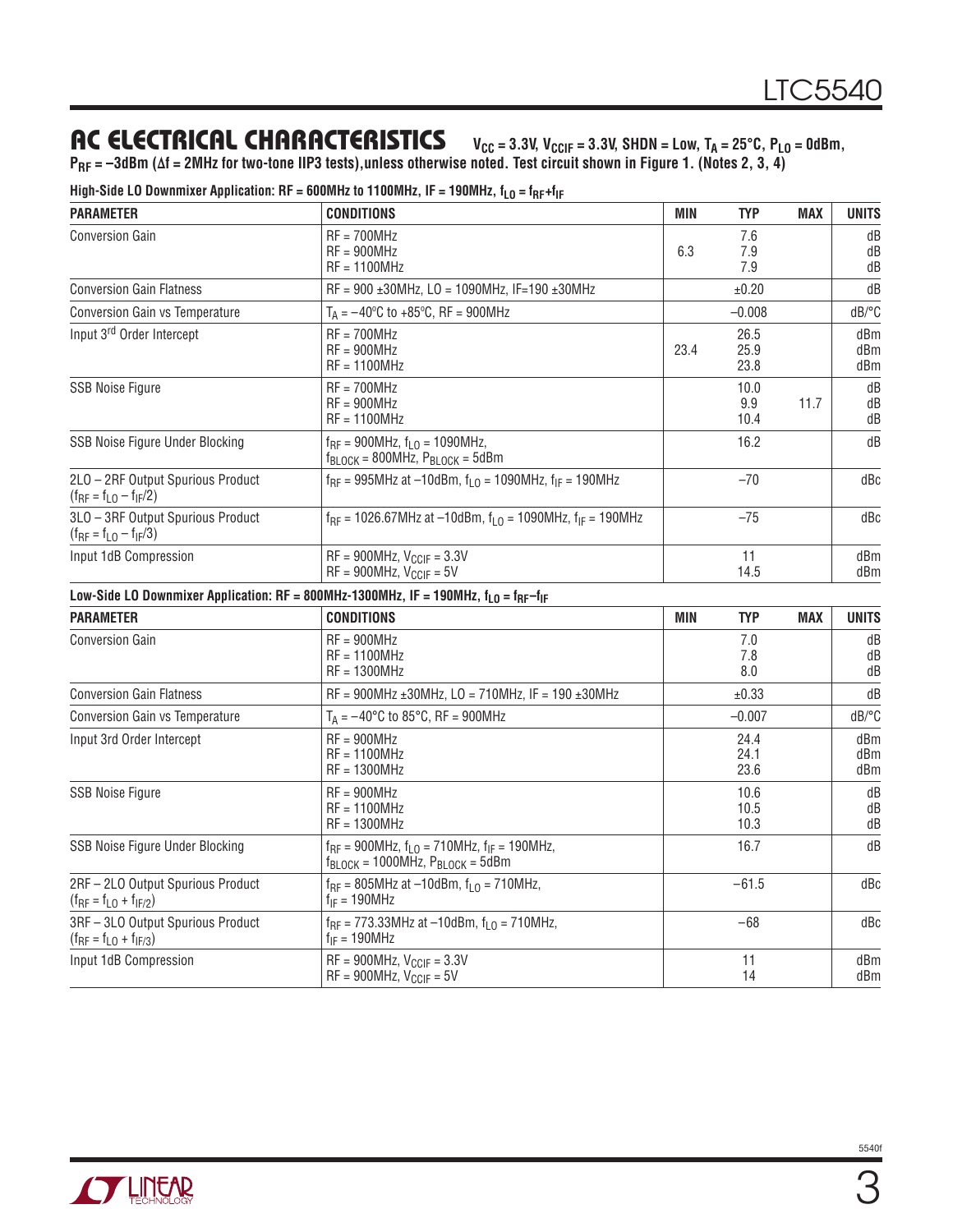### DC ELECTRICAL CHARACTERISTICS V<sub>CC</sub> = 3.3V, V<sub>CCIF</sub> = 3.3V, SHDN = Low, TA = 25°C, unless otherwise

**noted. Test circuit shown in Figure 1. (Note 2)**

| <b>PARAMETER</b>                                                                                                                           | <b>CONDITIONS</b>          | MIN                                                                     | <b>TYP</b>      | <b>MAX</b>        | <b>UNITS</b>   |
|--------------------------------------------------------------------------------------------------------------------------------------------|----------------------------|-------------------------------------------------------------------------|-----------------|-------------------|----------------|
| Power Supply Requirements (V <sub>CC</sub> , V <sub>CCIF</sub> )                                                                           |                            |                                                                         |                 |                   |                |
| V <sub>CC</sub> Supply Voltage (Pins 6, 8 and 14)                                                                                          |                            | 3.1                                                                     | 3.3             | 3.5               | V              |
| V <sub>CCIF</sub> Supply Voltage (Pins 18 and 19)                                                                                          |                            | 3.1                                                                     | 3.3             | 5.3               | V              |
| $V_{CC}$ Supply Current (Pins $6 + 8 + 14$ )<br>$V_{CCIF}$ Supply Current (Pins 18 + 19)<br>Total Supply Current ( $V_{CC}$ + $V_{CCIF}$ ) |                            |                                                                         | 97<br>96<br>193 | 116<br>120<br>236 | mA<br>mA<br>mA |
| Total Supply Current - Shutdown                                                                                                            | $SHDN = High$              |                                                                         |                 | 500               | μA             |
| Shutdown Logic Input (SHDN) Low = On, High = Off                                                                                           |                            |                                                                         |                 |                   |                |
| SHDN Input High Voltage (Off)                                                                                                              |                            | 3                                                                       |                 |                   | V              |
| SHDN Input Low Voltage (On)                                                                                                                |                            |                                                                         |                 | 0.3               | V              |
| <b>SHDN Input Current</b>                                                                                                                  | $-0.3V$ to $V_{CC}$ + 0.3V | $-20$                                                                   |                 | 30                | μA             |
| Turn On Time                                                                                                                               |                            |                                                                         |                 |                   | $\mu s$        |
| Turn Off Time                                                                                                                              |                            |                                                                         | 1.5             |                   | μs             |
| LO Select Logic Input (LOSEL) Low = LO1 Selected, High = LO2 Selected                                                                      |                            |                                                                         |                 |                   |                |
| LOSEL Input High Voltage                                                                                                                   |                            | 3                                                                       |                 |                   | V              |
| <b>LOSEL Input Low Voltage</b>                                                                                                             |                            |                                                                         |                 | 0.3               | V              |
| <b>LOSEL Input Current</b>                                                                                                                 | $-0.3V$ to $V_{CC}$ + 0.3V | $-20$                                                                   |                 | 30                | μA             |
| LO Switching Time                                                                                                                          |                            |                                                                         | 50              |                   | ns             |
| Material Characters because distances Retrait and deaths Aberdant Marchaeology Destances                                                   |                            | Mate 6: 00D Mater Florida accessived with a specificational patents and |                 |                   |                |

**Note 1:** Stresses beyond those listed under Absolute Maximum Ratings may cause permanent damage to the device. Exposure to any Absolute Maximum Rating condition for extended periods may affect device reliability and lifetime.

**Note 3:** SSB Noise Figure measured with a small-signal noise source, bandpass filter and 6dB matching pad on RF input, bandpass filter and 6dB matching pad on the LO input, and no other RF signals applied. **Note 4:** LO switch isolation is measured at the IF output port at the IF frequency with  $f<sub>LO1</sub>$  and  $f<sub>LO2</sub>$  offset by 2MHz.

**Note 2:** The LTC5540 is guaranteed functional over the operating temperature range from –40°C to 85°C.

### Typical DC Performance Characteristics **SHDN = Low, Test circuit shown in Figure 1.**



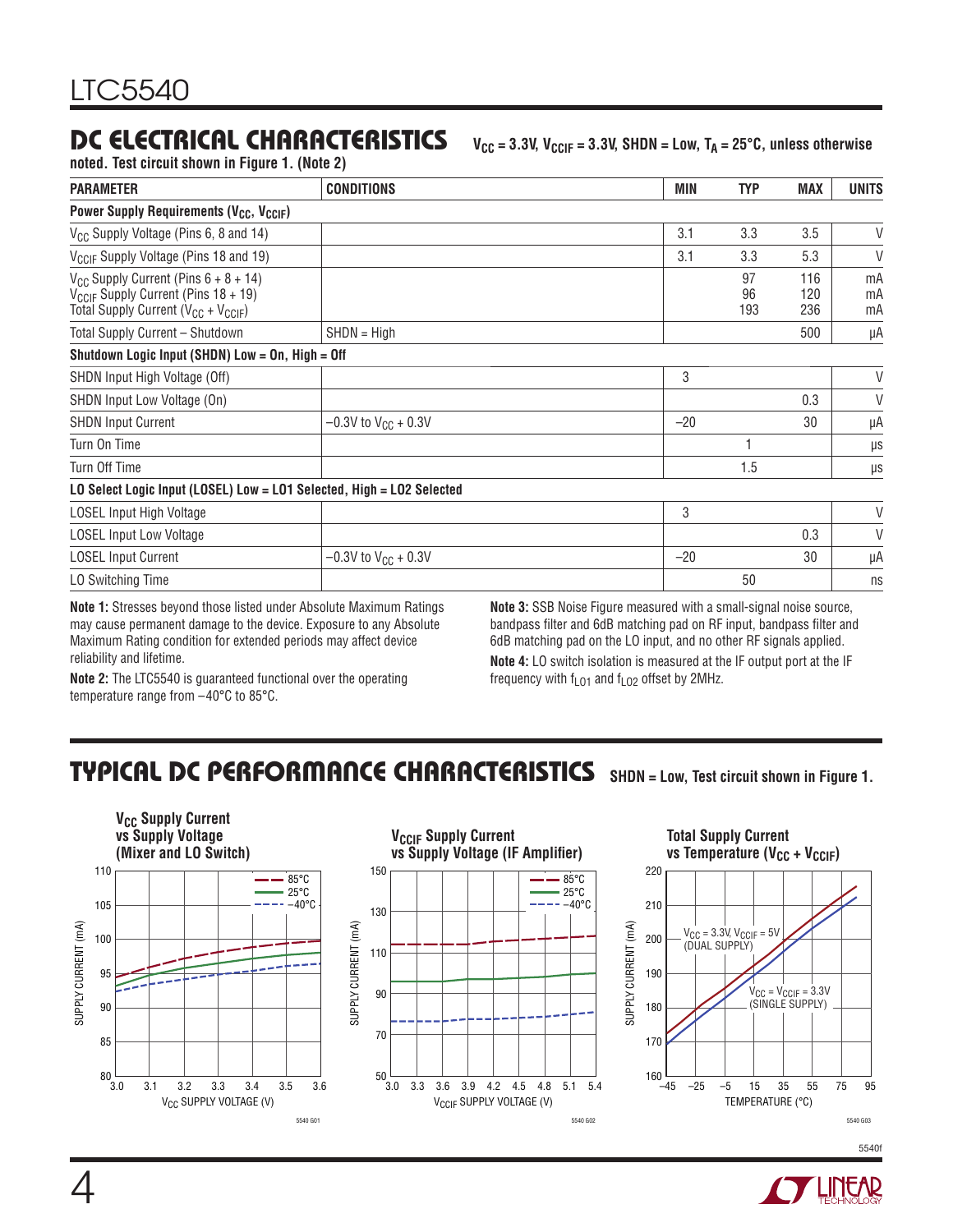#### Typical AC Performance Characteristics **High-Side LO**

**VCC = 3.3V, VCCIF = 3.3V, SHDN = Low, TA = 25°C, PLO = 0dBm, PRF = –3dBm (–3dBm/tone for two-tone IIP3 tests, ∆f = 2MHz), IF = 190MHz, unless otherwise noted. Test circuit shown in Figure 1.**



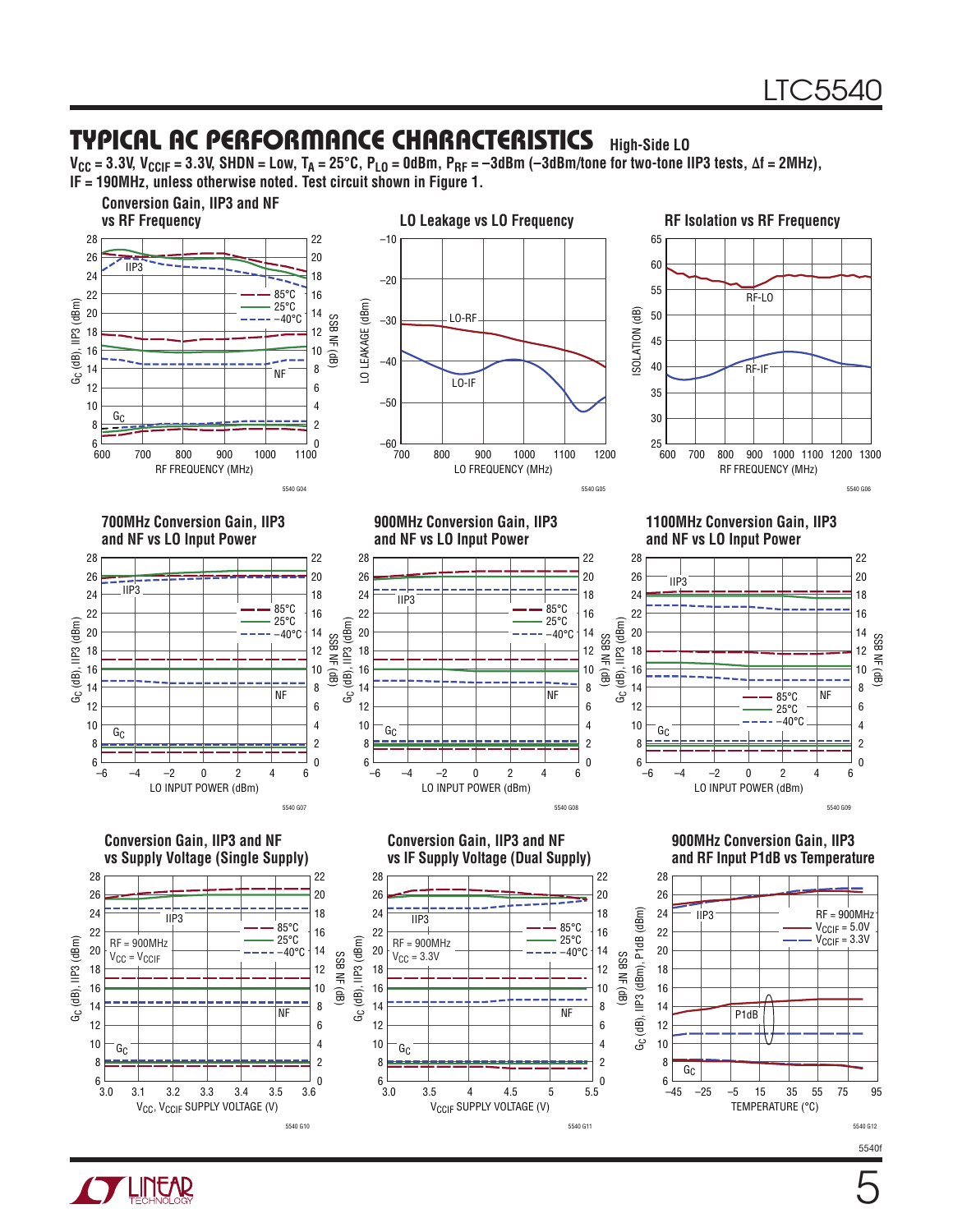### Typical AC Performance Characteristics **High-Side LO (continued)**

V<sub>CC</sub> = 3.3V, V<sub>CCIF</sub> = 3.3V, SHDN = Low, T<sub>A</sub> = 25°C, P<sub>LO</sub> = 0dBm, P<sub>RF</sub> = −3dBm (−3dBm/tone for two-tone IIP3 tests, ∆f = 2MHz), **IF = 190MHz, unless otherwise noted. Test circuit shown in Figure 1.**



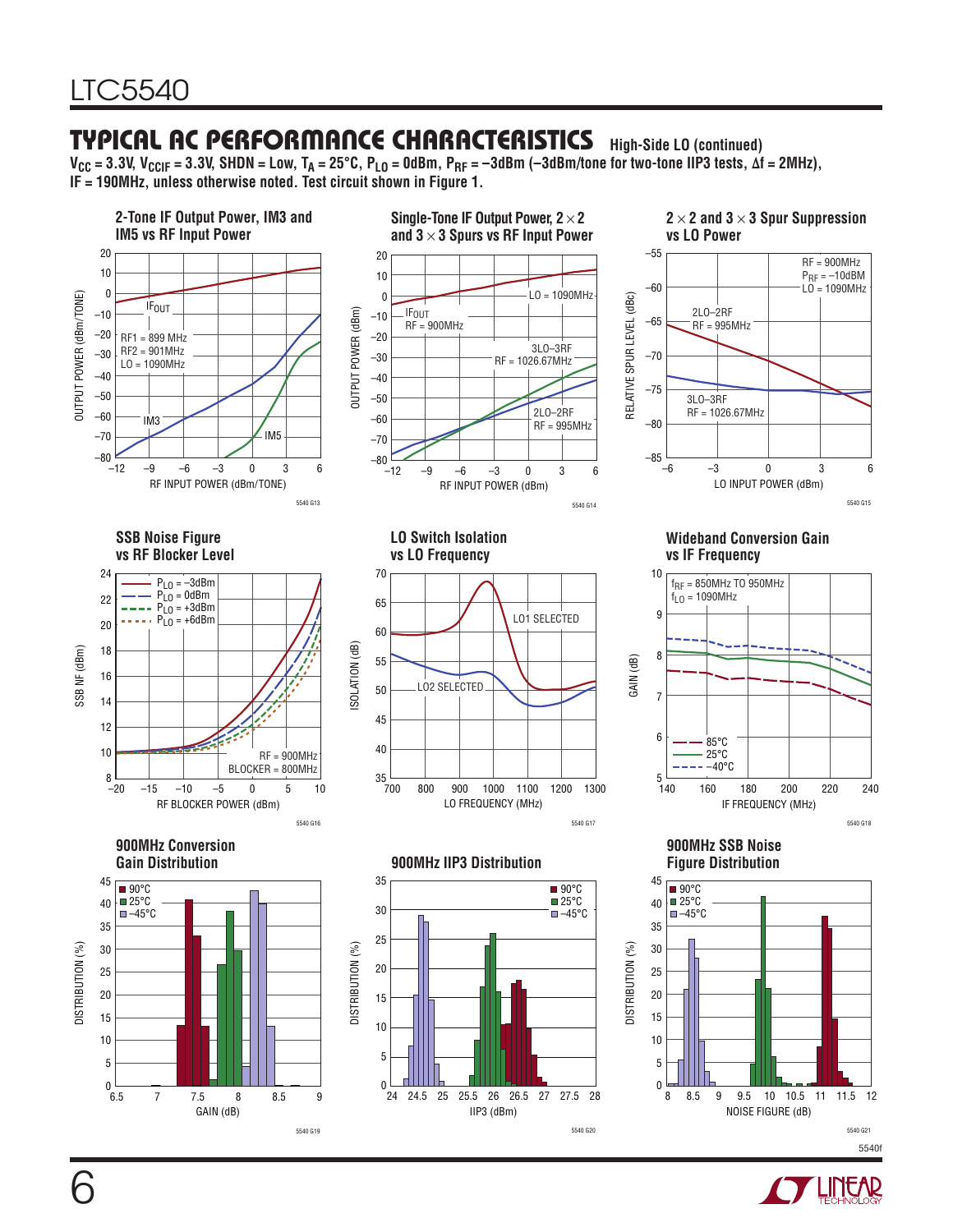$\overline{7}$ 

### Typical AC Performance Characteristics **Low-Side LO**

V<sub>CC</sub> = 3.3V, V<sub>CCIF</sub> = 3.3V, SHDN = Low, T<sub>A</sub> = 25°C, P<sub>LO</sub> = 0dBm, P<sub>RF</sub> = −3dBm (−3dBm/tone for two-tone IIP3 tests, ∆f = 2MHz), **IF = 190MHz, unless otherwise noted. Test circuit shown in Figure 1.**



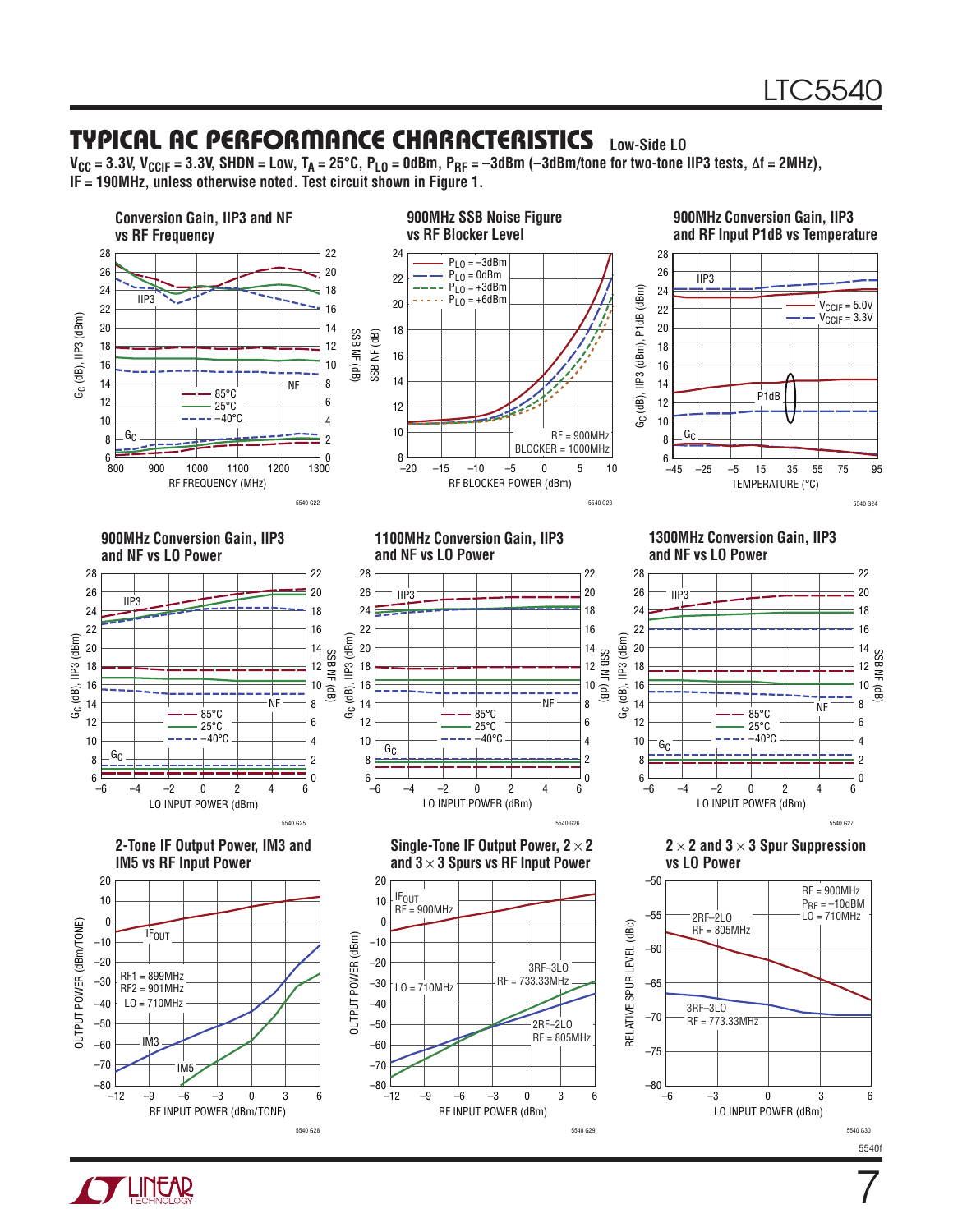### Pin Functions

**NC (Pin 1):** This pin is not connected internally. It can be left floating, connected to ground or to  $V_{CC}$ .

**RF (Pin 2):** Single-Ended Input for the RF Signal. This pin is internally connected to the primary side of the RF input transformer, which has low DC resistance to ground. **A series DC-blocking capacitor should be used to avoid damage to the integrated transformer.** The RF input is impedance matched, as long as the selected LO input is driven with a 0dBm ±6dB source between 0.7GHz and 1.2GHz.

**CT (Pin 3):** RF Transformer Secondary Center-Tap. This pin may require a bypass capacitor to ground. See the Applications Information section. This pin has an internally generated bias voltage of 1.2V. It must be DC-isolated from ground and  $V_{CC}$ .

**GND (Pins 4, 10, 12, 13, 17, Exposed Pad Pin 21):**  Ground. These pins must be soldered to the RF ground plane on the circuit board. The exposed pad metal of the package provides both electrical contact to ground and good thermal contact to the printed circuit board.

**SHDN (Pin 5):** Shutdown Pin. When the input voltage is less than 0.3V, the internal circuits supplied through pins 6, 8, 14, 18 and 19 are enabled. When the input voltage is greater than 3V, all circuits are disabled. Typical input current is less than 10μA. This pin must not be allowed to float.

**V<sub>CC2</sub> (Pin 6) and V<sub>CC1</sub> (Pin 8):** Power Supply Pins for the LO Buffer and Bias Circuits. These pins are internally connected and must be externally connected to a regulated 3.3V supply, with bypass capacitors located close to the pin. Typical current consumption is 97mA.

**LOBIAS (Pin 7):** This Pin Allows Adjustment of the LO Buffer Current. Typical DC voltage is 2.2V.

**LOSEL (Pin 9):** LO1/LO2 Select Pin. When the input voltage is less than 0.3V, the LO1 port is selected. When the input voltage is greater than 3V, the LO2 port is selected. Typical input current is  $11\mu A$  for LOSEL = 3.3V. This pin must not be allowed to float.

**LO1 (Pin 11) and LO2 (Pin 15):** Single-Ended Inputs for the Local Oscillators. These pins are internally biased at 0V and require external DC blocking capacitors. Both inputs are internally matched to  $50\Omega$ , even when the chip is disabled (SHDN  $=$  high).

**V<sub>CC3</sub>** (Pin 14): Power Supply Pin for the LO Switch. This pin must be connected to a regulated 3.3V supply and bypassed to ground with a capacitor near the pin. Typical DC current consumption is less than 100μA.

**IFGND (Pin 16):** DC Ground Return for the IF Amplifier. This pin must be connected to ground to complete the IF amplifier's DC current path. Typical DC current is 96mA.

**IF– (Pin 18) and IF+ (Pin 19):** Open-Collector Differential Outputs for the IF Amplifier. These pins must be connected to a DC supply through impedance matching inductors, or a transformer center-tap. Typical DC current consumption is 48mA into each pin.

**IFBIAS (Pin 20):** This Pin Allows Adjustment of the IF Amp Current. Typical DC voltage is 2.1V.



8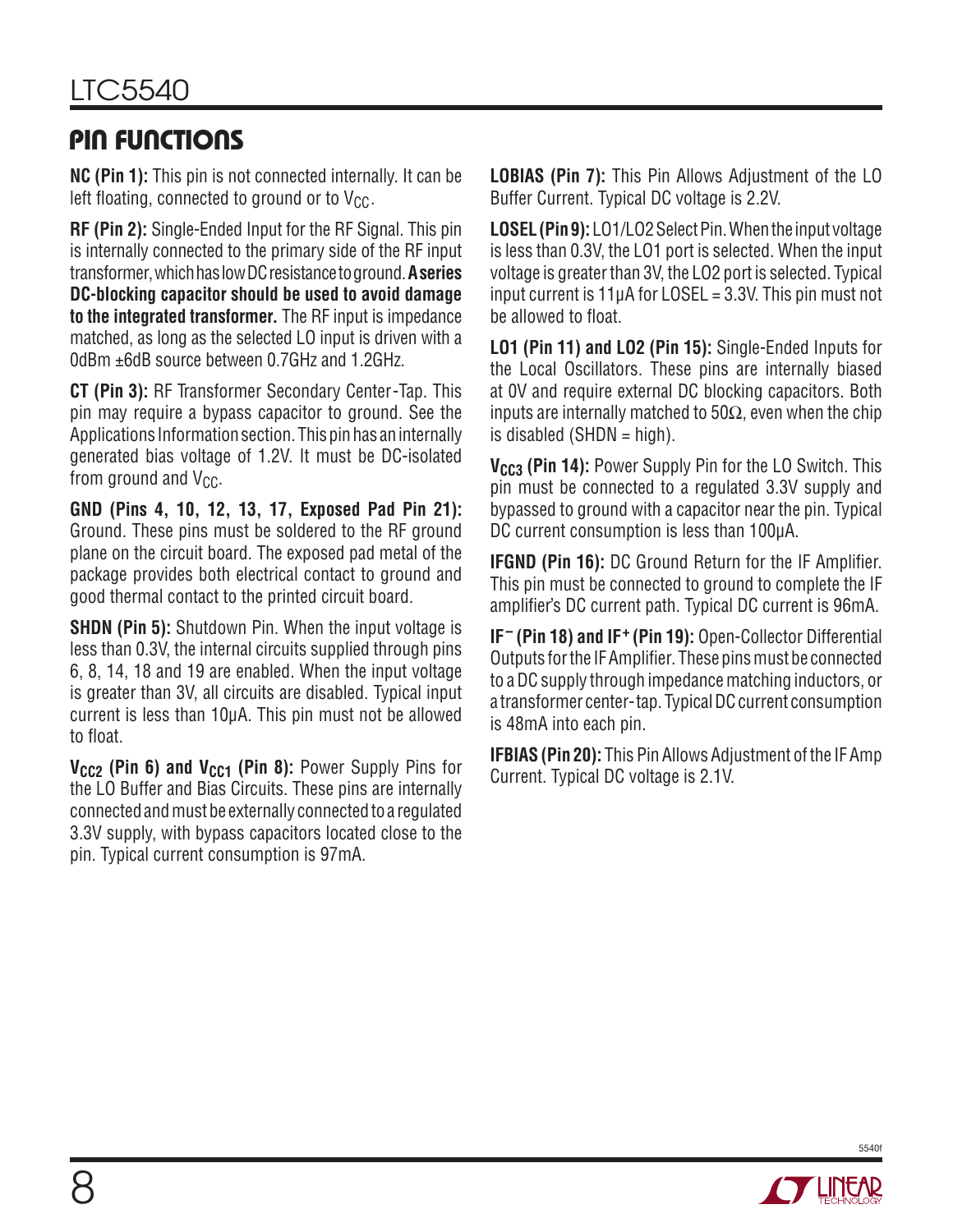### Block Diagram



### Test Circuit



| $L1$ , $L2$ vs IF<br><b>Frequencies</b> |     |  |  |
|-----------------------------------------|-----|--|--|
| IF (MHz)<br>$L1, L2$ (nH)               |     |  |  |
| 140                                     | 270 |  |  |
| 190                                     | 150 |  |  |
| 240                                     | 100 |  |  |
| 380                                     | 33  |  |  |
| 450                                     | 22  |  |  |
|                                         |     |  |  |

| <b>REF DES</b>                  | VALUE                       | <b>SIZE</b> | <b>COMMENTS</b>              |
|---------------------------------|-----------------------------|-------------|------------------------------|
| C <sub>3</sub> , C <sub>4</sub> | 100pF                       | 0402        | <b>AVX</b>                   |
| C6, C7, C8                      | 22pF                        | 0402        | AVX                          |
| C <sub>5</sub> , C <sub>9</sub> | 1µF                         | 0603        | AVX                          |
| C10                             | 1000pF                      | 0402        | <b>AVX</b>                   |
| L1. L2                          | 150nH                       | 0603        | Coilcraft 0603CS             |
| L3                              | 30nH                        | 0603        | Coilcraft 0603CS             |
| R2                              | 2.05k                       | 0402        |                              |
| T1<br>(Alternate)               | TC4-1W-7ALN+<br>(WBC4-6TLB) |             | Mini-Circuits<br>(Coilcraft) |
| HIGH-SIDE LO                    |                             |             |                              |
| C1                              | 5.6pF                       | 0402        | <b>AVX</b>                   |
| C2                              | 1.5 <sub>pF</sub>           | 0402        | AVX                          |
| <b>LOW-SIDE LO</b>              |                             |             |                              |
| C1, C2                          | 100pF                       | 0402        | AVX                          |
|                                 |                             |             |                              |

**Figure 1. Standard Downmixer Test Circuit Schematic (190MHz IF)**

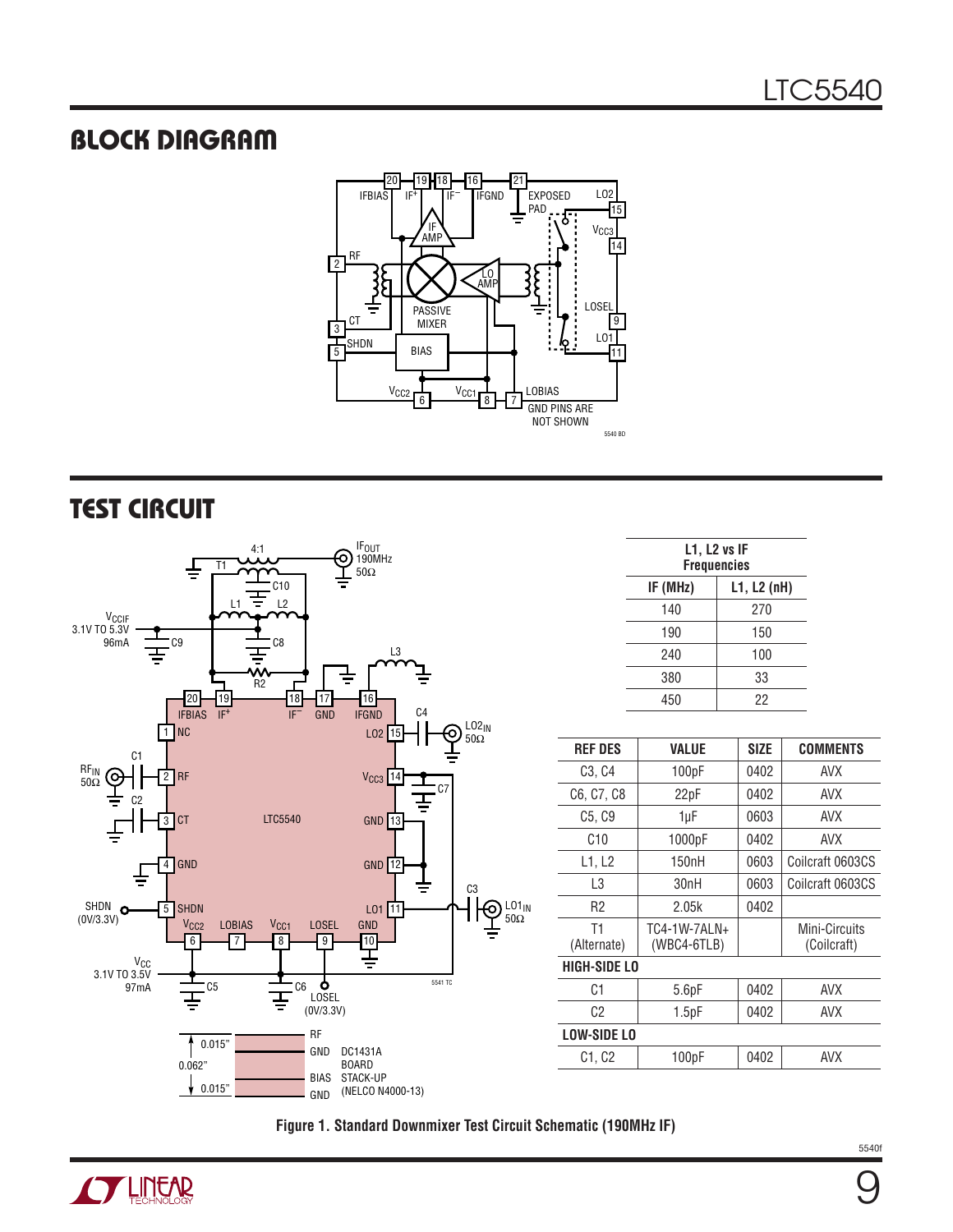### **Introduction**

The LTC5540 consists of a high linearity passive doublebalanced mixer core, IF buffer amplifier, high speed singlepole double-throw (SPDT) LO switch, LO buffer amplifier and bias/enable circuits. See Pin Functions section for a description of each pin function. The RF and LO inputs are single-ended. The IF output is differential. Low-side or high-side LO injection can be used. The evaluation circuit, shown in Figure 1, utilizes bandpass IF output matching and an IF transformer to realize a 50 $\Omega$  single-ended IF output. The evaluation board layout is shown in Figure 2.

2mm of pin 3 for proper high-frequency decoupling. The nominal DC voltage on the CT pin is 1.2V.

For the RF input to be properly matched, the selected LO input must be driven. The values of C1 and C2 can be chosen to optimize the performance for high-side or low-side LO (see the table in Figure 1). For high-side applications, a broadband input match is realized with C1 = 5.6pF. The measured input return loss is shown in Figure 4 for LO frequencies of 700MHz, 1090MHz and 1200MHz. As shown in Figure 4, the RF input impedance is dependent on LO frequency, although a single value of C1 is adequate to cover a wide RF range.



**Figure 2. Evaluation Board Layout**

### **RF Input**

The mixer's RF input, shown in Figure 3, is connected to the primary winding of an integrated transformer. A 50 $\Omega$ match is realized when a series capacitor, C1, is connected to the RF input. C1 is also needed for DC blocking if the RF source has DC voltage present, since the primary side of the RF transformer is DC-grounded internally. The DC resistance of the primary is approximately  $5\Omega$ .

The secondary winding of the RF transformer is internally connected to the passive mixer. The center-tap of the transformer secondary is connected to pin 3 (CT) to allow the connection of bypass capacitor, C2. The value of C2 is LO frequency-dependent. C2 should be located within







**Figure 4. RF Input Return Loss**

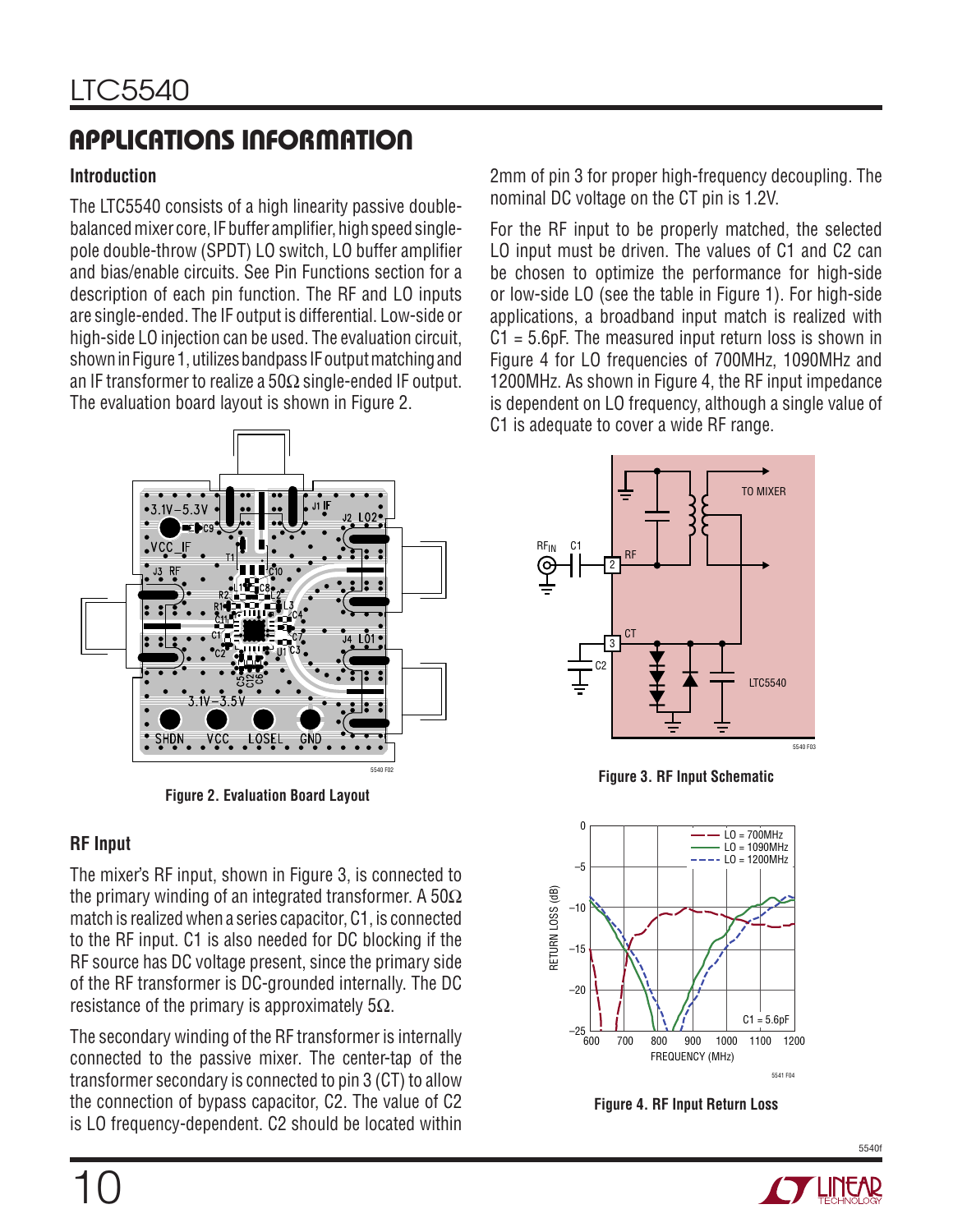The RF input impedance and input reflection coefficient, versus RF frequency, is listed in Table 1. The reference plane for this data is pin 2 of the IC, with no external matching, and the LO is driven at 1090MHz.

| <b>RF</b><br><b>RF INPUT</b> |                  | <b>S11</b> |              |
|------------------------------|------------------|------------|--------------|
| (GHz)                        | <b>IMPEDANCE</b> | <b>MAG</b> | <b>ANGLE</b> |
| 0.4                          | $14.7 + j19.7$   | 0.6        | 133.8        |
| 0.5                          | $18.1 + j24.4$   | 0.6        | 122.9        |
| 0.6                          | $23.1 + j27.7$   | 0.5        | 113.4        |
| 0.7                          | $29.9 + j30.6$   | 0.4        | 102.3        |
| 0.8                          | $39.0 + j32.9$   | 0.4        | 88.2         |
| 0.9                          | $52.8 + j31.7$   | 0.3        | 67.8         |
| 1.0                          | $67.3 + i15.4$   | 0.2        | 34.3         |
| 1.1                          | $55.2 - j13.4$   | 0.1        | $-61.4$      |
| 1.2                          | $36.2 - j11.2$   | 0.2        | $-133.5$     |
| 1.3                          | $31.2 - j4.8$    | 0.2        | $-162.4$     |
| 1.4                          | $29.8 - j0.2$    | 0.3        | $-179.2$     |

**Table 1. RF Input Impedance and S11 (at Pin 2, No External Matching, LO Input Driven at 1090MHz)**



**Figure 5. LO Input Schematic**

#### **LO Inputs**

The mixer's LO input circuit, shown in Figure 5, consists of an integrated SPDT switch, a balun transformer, and a two-stage high-speed limiting differential amplifier to drive the mixer core. The LTC5540's LO amplifiers are optimized for the 0.7GHz to 1.2GHz LO frequency range. LO frequencies above or below this frequency range may be used with degraded performance.

The LO switch is designed for high isolation and fast (<50ns) switching. This allows the use of two active synthesizers in frequency-hopping applications. If only one synthesizer is used, then the unused LO input may be grounded. The LO switch is powered by  $V_{CC3}$  (Pin 14) and controlled by the LOSEL logic input (Pin 9). The LO1 and LO2 inputs are always 50 $\Omega$ -matched when V<sub>CC</sub> is applied to the chip, even when the chip is shutdown. The DC resistance of the selected LO input is approximately 23Ω and the unselected input is approximately 50Ω. A logic table for the LO switch is shown in Table 2. Measured LO input return loss is shown in Figure 6.

#### **Table 2. LO Switch Logic Table**

| .            |                        |
|--------------|------------------------|
| <b>LOSEL</b> | <b>ACTIVE LO INPUT</b> |
| Low          | L01                    |
| High         | LO2                    |

The LO amplifiers are powered by  $V_{CC1}$  and  $V_{CC2}$  (pin 8 and pin 6). When the chip is enabled  $(SHDN = low)$ , the internal bias circuit provides a regulated 4mA current to the amplifier's bias input, which in turn causes the amplifiers to draw approximately 80mA of DC current. This 4mA reference is also connected to LOBIAS (Pin 7) to allow modification of the amplifier's DC bias current for special applications. The recommended application circuits require no LO amplifier bias modification, so this pin should be left open-circuited.



**Figure 6. LO Input Return loss**



11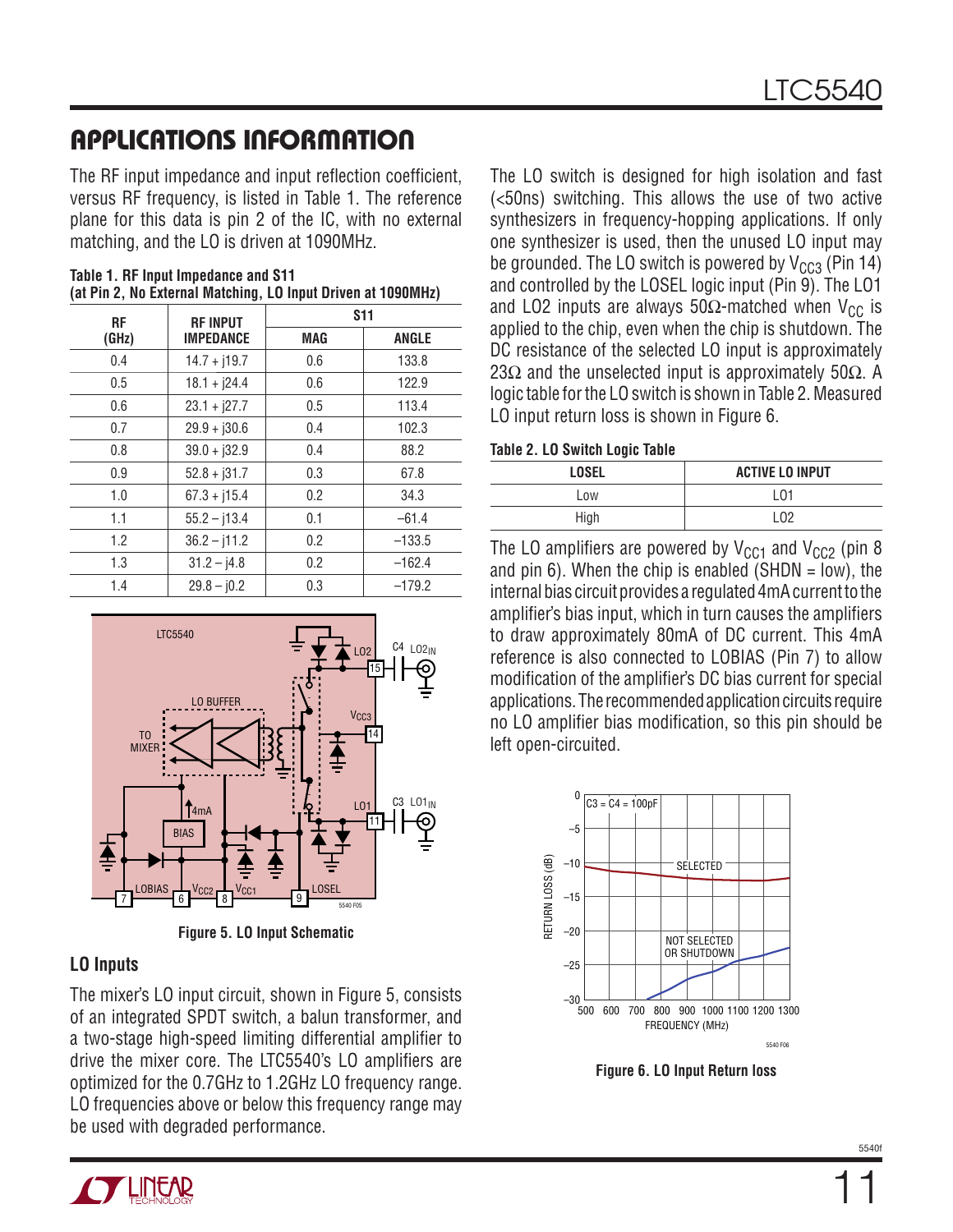The nominal LO input level is 0dBm although the limiting amplifiers will deliver excellent performance over a ±6dBm input power range. LO input power greater than 6dBm may cause conduction of the internal ESD diodes. Series capacitors C3 and C4 optimize the input match and provide DC blocking.

The LO1 input impedance and input reflection coefficient, versus frequency, is shown in Table 3. The LO2 port is identical due to the symmetric device layout and packaging.

| <b>FREQUENCY</b> | <b>INPUT</b>     |            | <b>S11</b>   |  |
|------------------|------------------|------------|--------------|--|
| (GHz)            | <b>IMPEDANCE</b> | <b>MAG</b> | <b>ANGLE</b> |  |
| 0.6              | $48.9 + j30.6$   | 0.3        | 74.9         |  |
| 0.7              | $62.8 + j29.4$   | 0.28       | 51.9         |  |
| 0.8              | $78.0 + j17.2$   | 0.25       | 23.9         |  |
| 0.9              | $80.4 - j4.55$   | 0.24       | $-6.5$       |  |
| 1.0              | $68.3 - j20.5$   | 0.23       | $-38.4$      |  |
| 1.1              | $54.6 - 124.1$   | 0.23       | $-66.3$      |  |
| 1.2              | $44.7 - j22.3$   | 0.24       | $-90.1$      |  |
| 1.3              | $38.1 - j18.7$   | 0.25       | $-110.5$     |  |
| 1.4              | $33.8 - i14.9$   | 0.26       | $-127.3$     |  |

#### **Table 3. LO1 Input Impedance vs Frequency (at Pin 11, No External Matching, LOSEL = Low)**

### **IF Output**

The IF amplifier, shown in Figure 7, has differential opencollector outputs (IF<sup>+</sup> and IF<sup>-</sup>), a DC ground return pin (IFGND), and a pin for modifying the internal bias (IFBIAS). The IF outputs must be biased at the supply voltage ( $V_{\text{CCIF}}$ ), which is applied through matching inductors L1 and L2. Alternatively, the IF outputs can be biased through the center tap of a transformer. Each IF output pin draws approximately 48mA of DC supply current (96mA total). Resistor R2 is used to improve the impedance match.

IFGND (pin 16) must be grounded or the amplifier will not draw DC current. Grounding through inductor L3 improves LO-IF and RF-IF leakage performance but is otherwise not necessary. High DC resistance in L3 will reduce the IF amplifier supply current, which will degrade RF performance.

For optimum single-ended performance, the differential IF outputs must be combined through an external IF



**Figure 7. IF Amplifier Schematic with Bandpass Match**

transformer or discrete IF balun circuit. The evaluation board (see Figures 1 and 2) uses a 4:1 ratio IF transformer for impedance transformation and differential to singleended transformation. It is also possible to eliminate the IF transformer and drive differential filters or amplifiers directly.

The IF output impedance can be modeled as  $320\Omega$  in parallel with 2.3pF at IF frequencies. An equivalent smallsignal model (including bondwire inductance) is shown in Figure 8. Frequency-dependent differential IF output impedance is listed in Table 4. This data is referenced to the package pins (with no external components) and includes the effects of IC and package parasitics.



**Figure 8. IF Output Small-Signal Model**

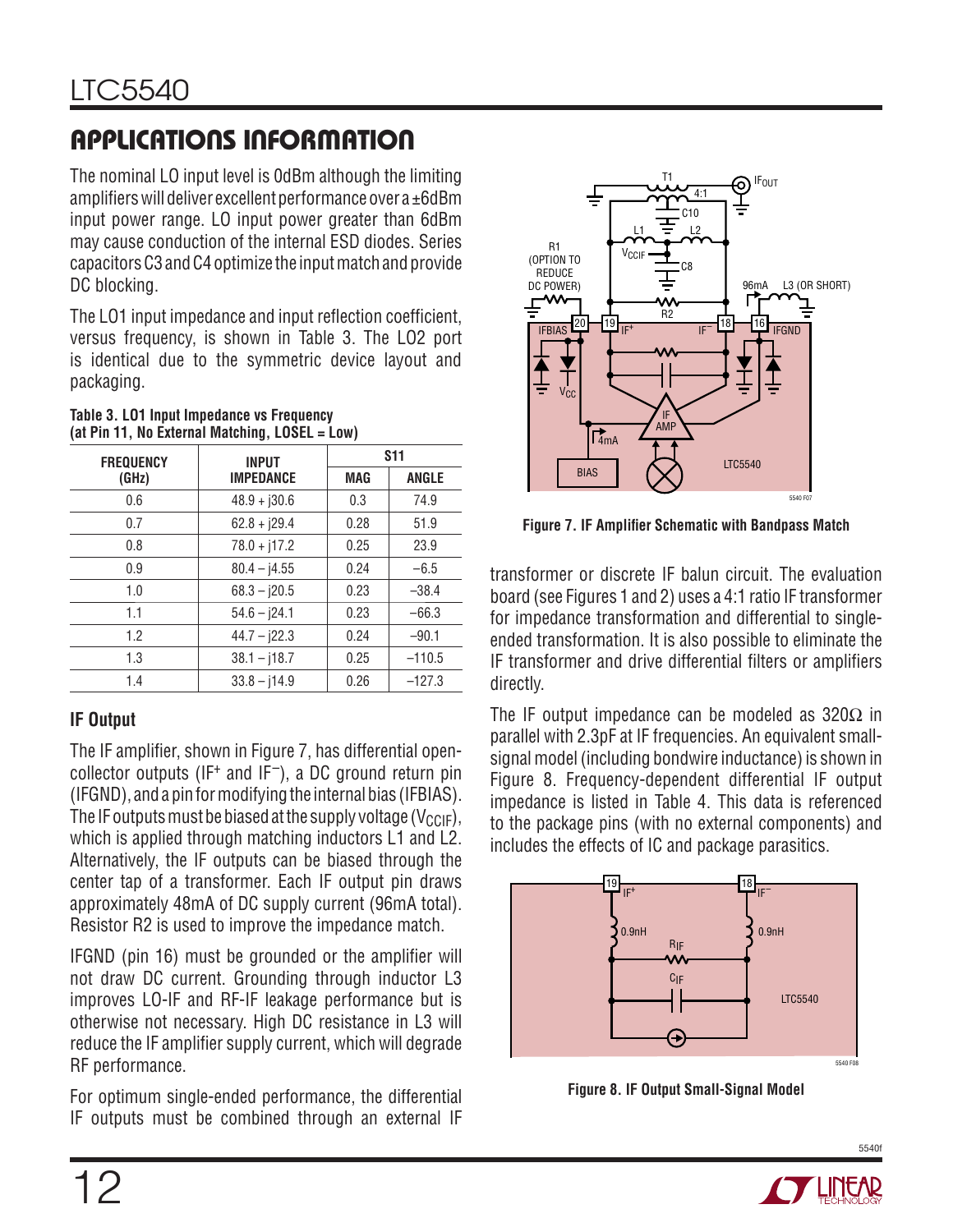#### **Bandpass IF Matching**

The IF output can be matched for IF frequencies as low as 70MHz or as high as 500MHz using the bandpass IF matching shown in Figure 1 and Figure 7. L1 and L2 resonate with the internal IF output capacitance at the desired IF frequency. The value of L1, L2 is calculated as follows:

L1 = L2 = 1/[(2  $\pi$  f<sub>IF</sub>)<sup>2</sup> • 2 • C<sub>IF</sub>]

where  $C_{IF}$  is the internal IF capacitance (listed in Table 4).

Values of L1 and L2 are tabulated in Figure 1 for various IF frequencies. For IF frequencies below 70MHz, the values of L1, L2 become unreasonably high and the lowpass topology shown in Figure 9 is preferred. Measured IF output return loss for bandpass IF matching is plotted in Figure 10.

| Table 4. If Output Impoudings to Floquoity |                                                                       |  |
|--------------------------------------------|-----------------------------------------------------------------------|--|
| <b>FREQUENCY (MHz)</b>                     | DIFFERENTIAL OUTPUT<br><b>IMPEDANCE</b> $(R_{IF}    X_{IF} (C_{IF}))$ |  |
| 70                                         | 674    -j1137 (2pF)                                                   |  |
| 140                                        | 628    $-$ j569 (2pF)                                                 |  |
| 190                                        | 606    -j419 (2pF)                                                    |  |
| 240                                        | 584    -j316 (2.1pF)                                                  |  |
| 300                                        | 561    -j253 (2.1pF)                                                  |  |
| 380                                        | 532    -j182 (2.3pF)                                                  |  |
| 450                                        | 511    -j154 (2.3pF)                                                  |  |

**Table 4. IF Output Impedance vs Frequency**

### **Lowpass IF Matching**

An alternative IF matching network shown in Figure 9 uses a lowpass topology, which provides excellent RF to IF and LO to IF isolation.  $V_{CCIF}$  is supplied through the center tap of the 4:1 transformer. A lowpass impedance transformation is realized by shunt elements R2 and C13 (in parallel with the internal  $R_{IF}$  and  $C_{IF}$ ), and series inductors L1 and L2. Resistor R2 is used to reduce the IF output resistance, or it can be deleted for the highest conversion gain. The final impedance transformation to 50 $Ω$  is realized by transformer T1. The matching element values shown in Figure 9 are optimized for a wideband 30MHz-150MHz IF match. The demo board (see Figure 2) has been laid out to accommodate this matching topology with very few modifications.



**Figure 9. IF Output with Lowpass Matching**



**Figure 10. IF Output Return Loss - Bandpass Matching**

### **IF Amplifier Bias**

The IF amplifier delivers excellent performance with  $V_{CCIF}$  = 3.3V, which allows the  $V_{CC}$  and  $V_{CCIF}$  supplies to be common. With  $V_{CCIF}$  increased to 5V, the RF input P1dB increases by almost 3dB, at the expense of higher power consumption. Mixer performance at 900MHz is shown in Table 5 with  $V_{CCIF} = 3.3V$  and 5V. For the highest conversion gain, high-Q wire-wound chip inductors are recommended for L1 and L2, especially when using  $V_{CCIF}$  = 3.3V. Low-cost multilayer chip inductors may be substituted, with a slight reduction in conversion gain.

Table 5. Performance Comparison with  $V_{CCIF} = 3.3V$  and 5V **(RF = 900MHz, High-Side LO, IF = 190MHz)**

|                   | -            |     |                               |                  |           |
|-------------------|--------------|-----|-------------------------------|------------------|-----------|
| V <sub>CCIF</sub> | <b>ICCIF</b> | Gc  | P <sub>1</sub> d <sub>B</sub> | IIP <sub>3</sub> | <b>NF</b> |
| 3.3V              | 96           | 7.9 |                               | 25.9             | 9.9       |
| 5V                | 99           | 7.9 | 14.5                          | 25.9             | 10.0      |
|                   |              |     |                               |                  | 5540f     |

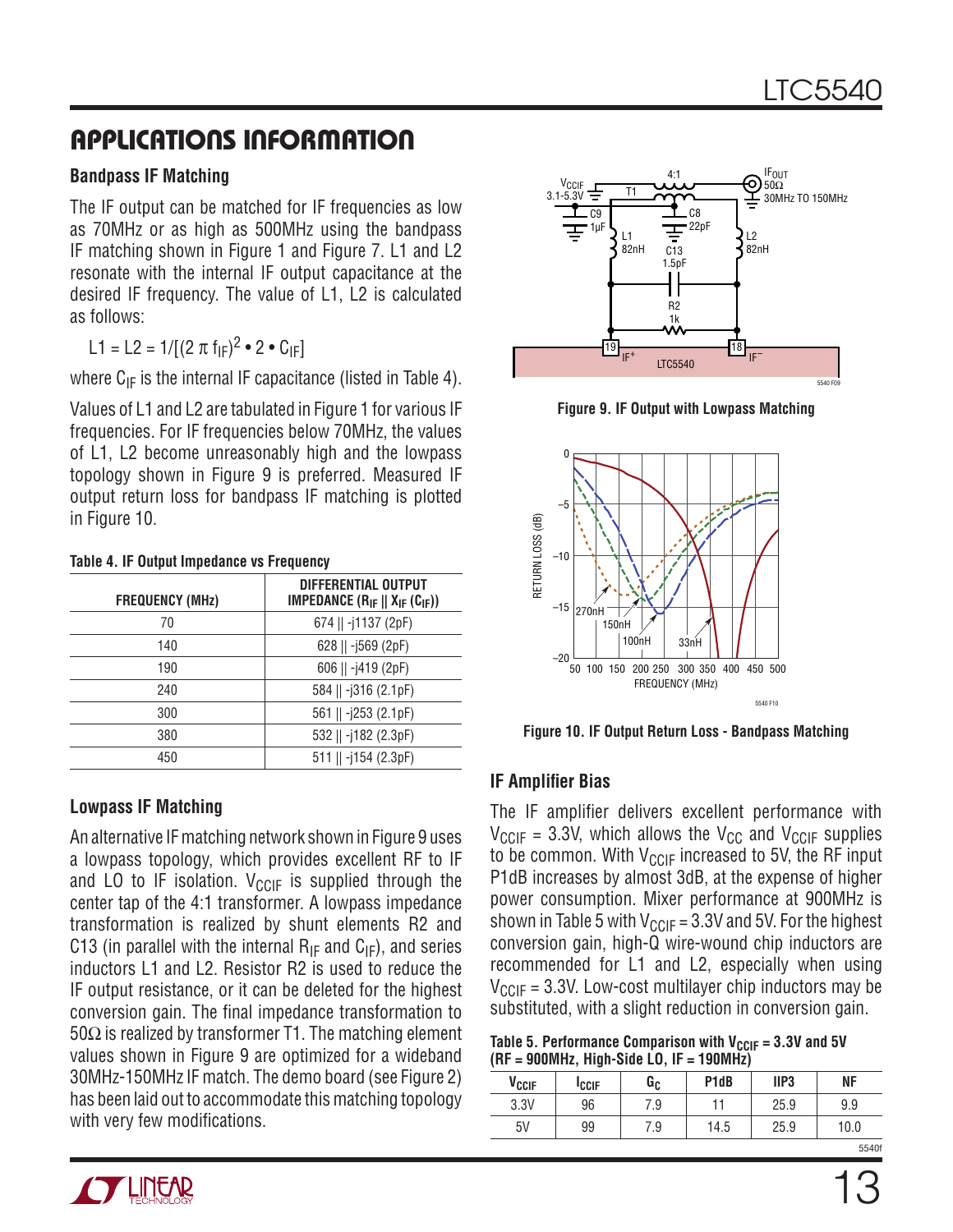The IFBIAS pin (pin 20) is available for reducing the DC current consumption of the IF amplifier, at the expense of IIP3. This pin should be left open-circuited for optimum performance. The internal bias circuit produces a 4mA reference for the IF amplifier, which causes the amplifier to draw approximately 96mA. If resistor R1 is connected to pin 20 as shown in Figure 7, a portion of the reference current can be shunted to ground, resulting in reduced IF amplifier current. For example,  $R1 = 1k\Omega$  will shunt away 1.5mA from pin 20 and the IF amplifier current will be reduced by 38% to approximately 59mA. The nominal, open-circuit DC voltage at pin 20 is 2.1V. Table 6 lists RF performance at 900MHz versus IF amplifier current.

**Table 6. Mixer Performance with Reduced IF Amplifier Current**   $(RF = 900MHz)$ , High-Side LO, IF = 190MHz,  $V_{CC} = V_{CCE} = 3.3V$ 

| - ooomna, mga orae co, n<br>– 1991 – 1981 – 1991 –<br><u></u>        |                      |                                |                           |                                        |            |
|----------------------------------------------------------------------|----------------------|--------------------------------|---------------------------|----------------------------------------|------------|
| R1<br>$(k\Omega)$                                                    | <b>ICCIF</b><br>(mA) | G <sub>C</sub><br>$(d\bar{B})$ | IIP <sub>3</sub><br>(dBm) | P <sub>1</sub> d <sub>B</sub><br>(dBm) | ΝF<br>(dB) |
| <b>OPEN</b>                                                          | 96                   | 7.9                            | 25.9                      | 11.0                                   | 9.9        |
| 4.7                                                                  | 86                   | 7.7                            | 25.3                      | 11.1                                   | 9.9        |
| 2.2                                                                  | 77                   | 7.6                            | 24.7                      | 11.3                                   | 9.9        |
| 1                                                                    | 59                   | 7.3                            | 23.0                      | 10.8                                   | 9.8        |
| (RF = 900MHz, Low-Side LO, IF = 190MHz, $V_{CC} = V_{CCIF} = 3.3V$ ) |                      |                                |                           |                                        |            |
| R <sub>1</sub><br>$(k\Omega)$                                        | Iccif<br>(mA)        | Gc<br>(dB)                     | IIP <sub>3</sub><br>(dBm) | P <sub>1</sub> d <sub>B</sub><br>(dBm) | ΝF<br>(dB) |
| <b>OPEN</b>                                                          | 96                   | 7.0                            | 24.4                      | 11.0                                   | 10.6       |
| 4.7                                                                  | 86                   | 6.9                            | 23.4                      | 11.0                                   | 10.6       |
| 2.2                                                                  | 77                   | 6.8                            | 23.2                      | 11.1                                   | 10.6       |
| 1                                                                    | 59                   | 6.3                            | 22.4                      | 10.5                                   | 10.5       |

### **Shutdown Interface**

Figure 11 shows a simplified schematic of the SHDN pin interface. To disable the chip, the SHDN voltage must be higher than 3.0V. If the shutdown function is not required, the SHDN pin should be connected directly to GND. The voltage at the SHDN pin should never exceed the power supply voltage ( $V_{CC}$ ) by more than 0.3V. If this should occur, the supply current could be sourced through the ESD diode, potentially damaging the IC.

The SHDN pin must be pulled high or low. If left floating, then the on/off state of the IC will be indeterminate. If a three-state condition can exist at the SHDN pin, then a pull-up or pull-down resistor must be used.



**Figure 11. Shutdown Input Circuit**

### **Supply Voltage Ramping**

Fast ramping of the supply voltage can cause a current glitch in the internet ESD protection circuits. Depending on the supply inductance, this could result in a supply voltage transient that exceeds the maximum rating. A supply voltage ramp time of greater than 1ms is recommended.

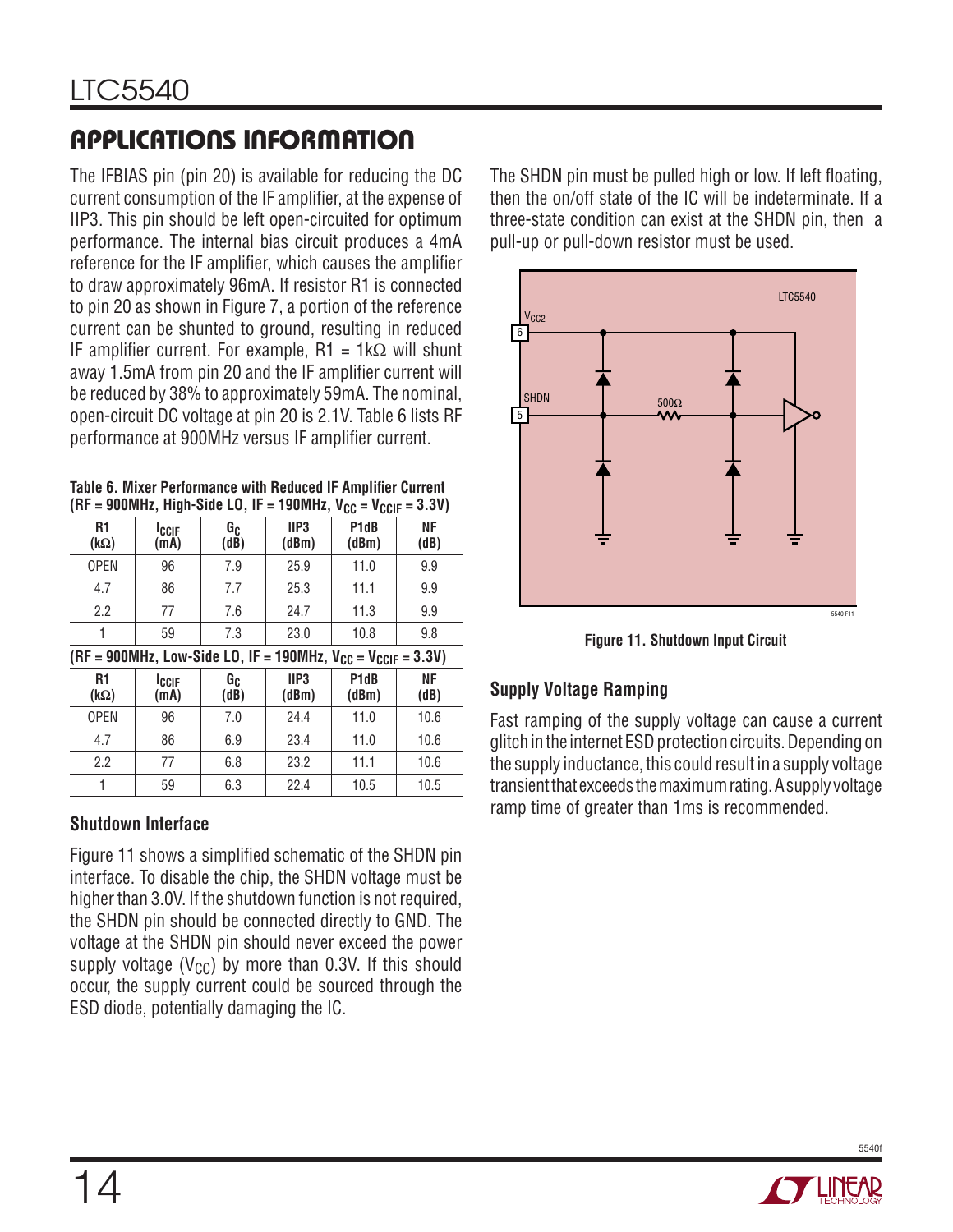### Package Description



**UH Package 20-Lead Plastic QFN (5mm** × **5mm)**

- 3. ALL DIMENSIONS ARE IN MILLIMETERS
- 4. DIMENSIONS OF EXPOSED PAD ON BOTTOM OF PACKAGE DO NOT INCLUDE
- MOLD FLASH. MOLD FLASH, IF PRESENT, SHALL NOT EXCEED 0.20mm ON ANY SIDE
- 5. EXPOSED PAD SHALL BE SOLDER PLATED
- 6. SHADED AREA IS ONLY A REFERENCE FOR PIN 1 LOCATION
- ON THE TOP AND BOTTOM OF PACKAGE



15